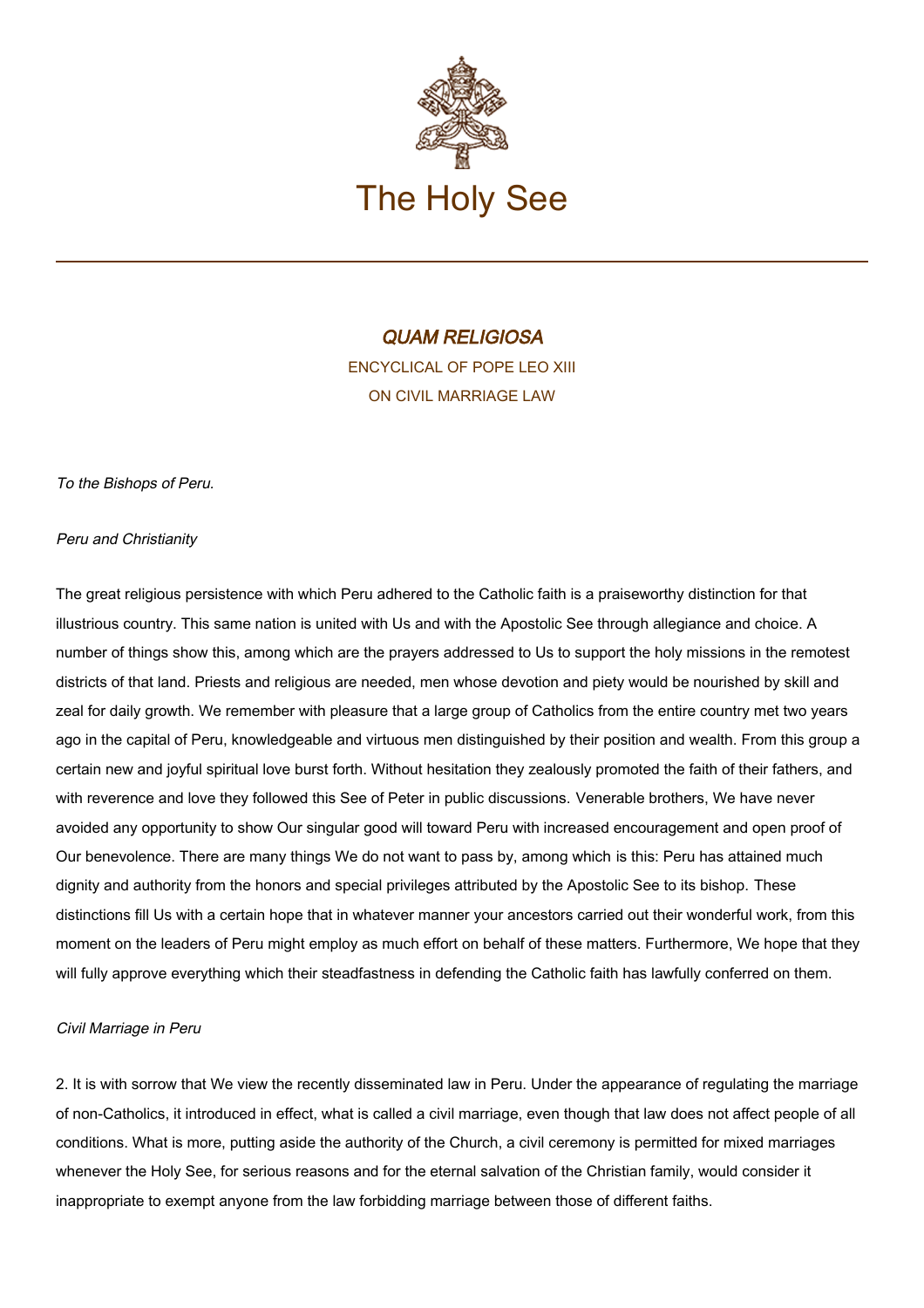3. We were seriously upset by these events, which have been perpetrated in violation of the obedience due to Our dignity and to the authority divinely invested in Our supreme ministry. We urge you to preserve safe and sound the Catholic teaching on marriage and assure the preservation of the Peruvian faithful.

### Church Doctrine on Marriage

4. We are concerned about the whole Christian flock, as Our apostolic duties require, for We have given frequent instruction concerning the sanctity of marriage. Jesus Christ, the author of the new covenant, translated the duty of nature into sacraments, and this duty cannot be divorced from religion and immersed in worldly of fairs. Preceded by sacred rite, it can bring about a more tranquil and happy life for the spouses, strengthen family harmony, raise children more correctly, and suitably provide for the welfare of its community. Indeed, We have treated this matter in greater detail in Our apostolic letter Arcanum divinae sapientiae consilium. In that letter We wanted to remind the faithful of the vigilant cares which the Church has shown for preserving the honor and sanctity of marriage, for the Church is the best guardian and avenger of mankind. We also reminded the civil authorities of what matters they could rightfully regulate. It is not necessary for Us to bring each of these examples to your attention. It is, however, relevant to mention again that the leaders of the state have authority in human affairs which led to marriage and generally concern civil matters. However, in the truly Christian marriage, they have no authority, for this matter should be left to the jurisdiction of the Church, which is not established by men. If the marriage contract is properly performed-that is, as Christ established it - then they will be able to see if anything which pertains to civil law might follow. It is Catholic teaching that the dignity of the sacrament adds to the marriage of Christians; nobody can depart from this without losing faith. For that reason, these matters should be governed by the divine authority of the Church alone. No marriage can be considered firmly ratified unless it is joined according to Church law and discipline. It is easy to understand from this that wherever the Tridentine law of the chapter Tametsi(1) would have been correctly promulgated, then any marriage contracted against its prescription should be considered null and void. That Tridentine law was not only promulgated in Peru, but it has been enforced for a long time and faithfully observed. Therefore, the Apostolic See strongly desires to keep this teaching.

#### Exhortation to Reform

5. Venerable Brothers, instruct the flock entrusted to your care more clearlyand fully, so they do not remain unaware of any part of this serious matter,which greatly concerns the eternal salvation of many of them. We also want youto use your authority and advice to influence those who are empowered to makelaws in Peru. Enter into their favor, so they consider the example of theCatholic people. The courage of the blessed citizens Turibius and Rose, greatexamples of virtue, comes to mind here. Publicly restore both mind and will, sothat they never depart from the Church's precepts in making laws, which, ifcorrectly observed, will bring about the natural happiness of the people. Theyshould promise that they will not allow the recent decree to stand unchanged.They should also promise that civil marriage laws will contain nothing contraryto the teaching of the Church.

6. Meanwhile, filled with the hope of divine assistance and confident in your zeal and skill, We lovingly bestow Our apostolic blessing as a pledge of heavenly gifts and as a sign of Our special good wishes for you, Venerable Brothers, and for all the clergy and people entrusted to each of you.